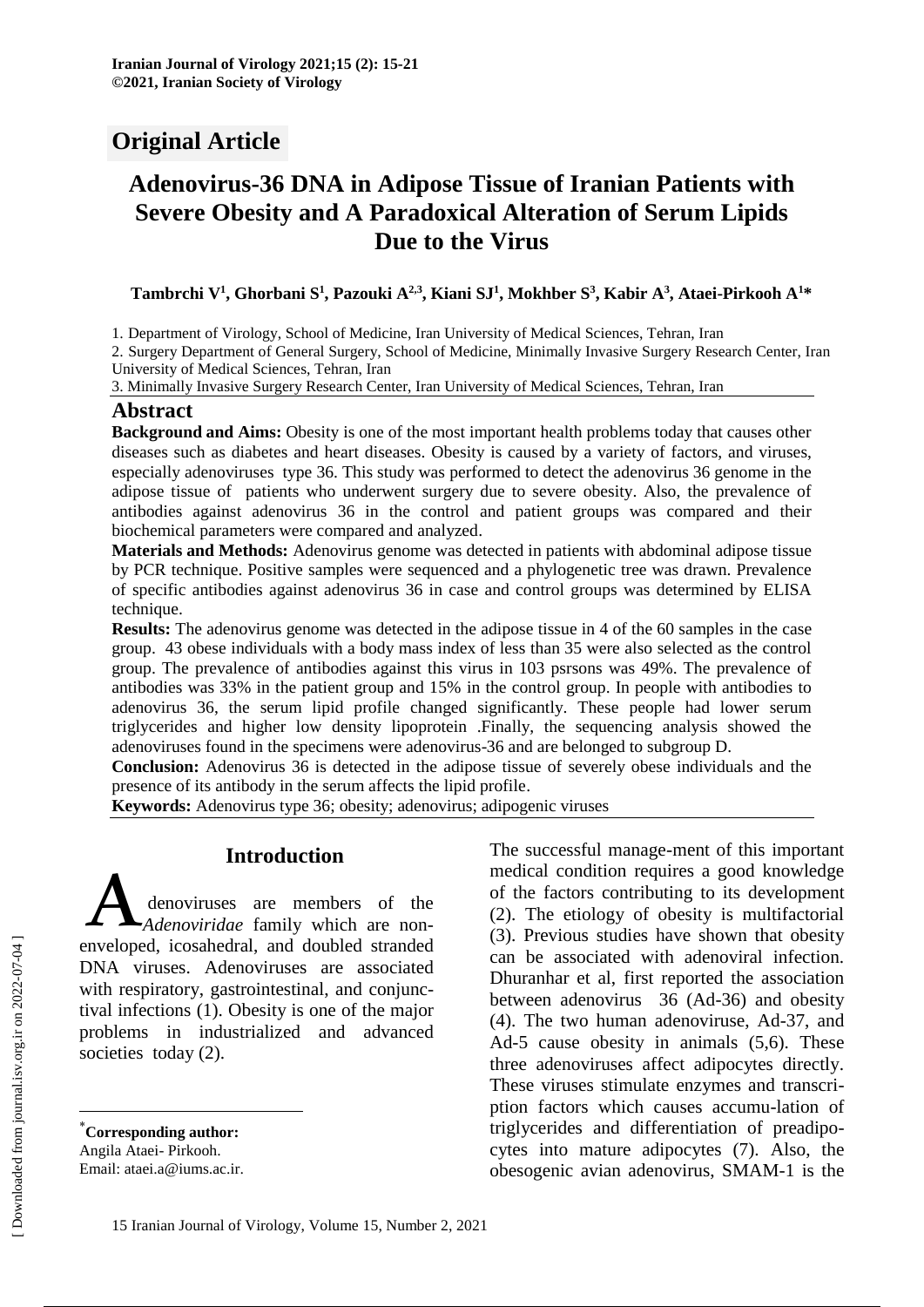only animal virus which causes obesity in human (8).

Ad-36 was first isolated from the faeces of a girl with enteritis in 1978. The virus belongs to subgroup D (9). Dhurandar et al. revealed that mice and chicken infected with Ad-36 showed increase in body weight due to fat accumulatio (4). These obese animals had low serum levels of total cholesterol and triglycerides (4). In the other study, Pasarica et al, found the rats which infected with Ad-36, showed increase in body weight, in insulin sensitivity and glucose uptake (10). Also, the results of a study of hamsters revealed that Ad-36 is associated with decreased triglycerides level, but increases the low-density lipoprotein cholesterol which may increase the risk of cardiovascular disorders (11). On the other hand, Dhurandhar et al, showed that AD-36 infection could be transmitted from one infected chicken to another chicken in the same cage and inoculation of blood from AD-36 infected animals to uninfected animals causes the recipients became obese (12). Another studies were carried out to evaluate the presence or/and level of anti-AD-36 antibodies in the blood of obese and normal persons, and correlate them with body mass index(BMI), Triglyceride (TG) and cholesterol (Chol) levels. Some studies have indicated a strict correlation between seroconversion against AD-36 and increased BMI and altered lipid metabolism, but others have different conclusions. One study in the USA revealed a significant association between obesity and positive AD-36 antibody status. In this research, the presence of AD-36 antibodies in the obese persons was 30%, whereas 11% of the non-obese persons were seropositive (13). Similar results have been reported in Italy by Trovato et al. They found that seroconversion against AD-36 in obese and normal persons was 64% and 32%, repectively. Also, BMI, blood pressure, and TG levels were significantly higher in the seropositive group (14). On the other hand, one study in Korea showed the always≥30% prevalence of AD-36 antibody positively in normal or obese adults (15). Raben et al. reported a very low prevalence of serocoversion against AD-36 in

both obese and normal persons in Denmark (5.7% vs. 10.0%) (16). Guoossens et al. found a similarly very low prevalence of seropositivity for AD-36 antibodies in the obese and normal persons(5.7% vs. 3,9%) (17).

They also found no adenoviral DNA in the visceral adipose tissue of 31 severely obese patients. In comparison with those of the adult studies, the results relating to children are more similar to the results of animal studies.18,19 In these studies, the obese children which were seropositive, had higher TG and Chol levels (18,19).

This study was designed to evaluate the prevalence of antibodies against AD-36 in the serum of obese patients referring to Rasul-e Akram Hospital, Tehren compared to control group. Then the presence of viral DNA in abdominal adipose tissue of obese patients who had undergone surgery.

This project was approved by the Code of Ethics of Iran University of Medical Sciences.

## **Methods**

**Sampling:** 60 adult obese individuals with a BMI greater than 35 who were candidates for surgery were selected as the case group.

Abdominal visceral fat was sampled during surgery. Forty-three adults with a BMI of less than 35 were selected as the control group.

Serum samples were taken from both groups. Fasting blood sugar, triglyceride and total blood cholesterol, HDL, LDL and glycosylated hemoglobin(HbA1C) were tested for both groups.

**ELISA for Antibodies Against AD-36:** This evaluation was carried out using commercially available Enzyme linked immunosorbent assay (ELISA) kits (human adenovirus-36 Ab IgG kit, MyBiosource, USA), according to manufacturer's recommendations.

The concentrations of antibodies in each specimen were determined by measuring the absorbance at 450 nm using a microplate reader (Hiperion MPR 4+, Germany). The positive serum control must have an optical density (OD450) reading greater than 1.00.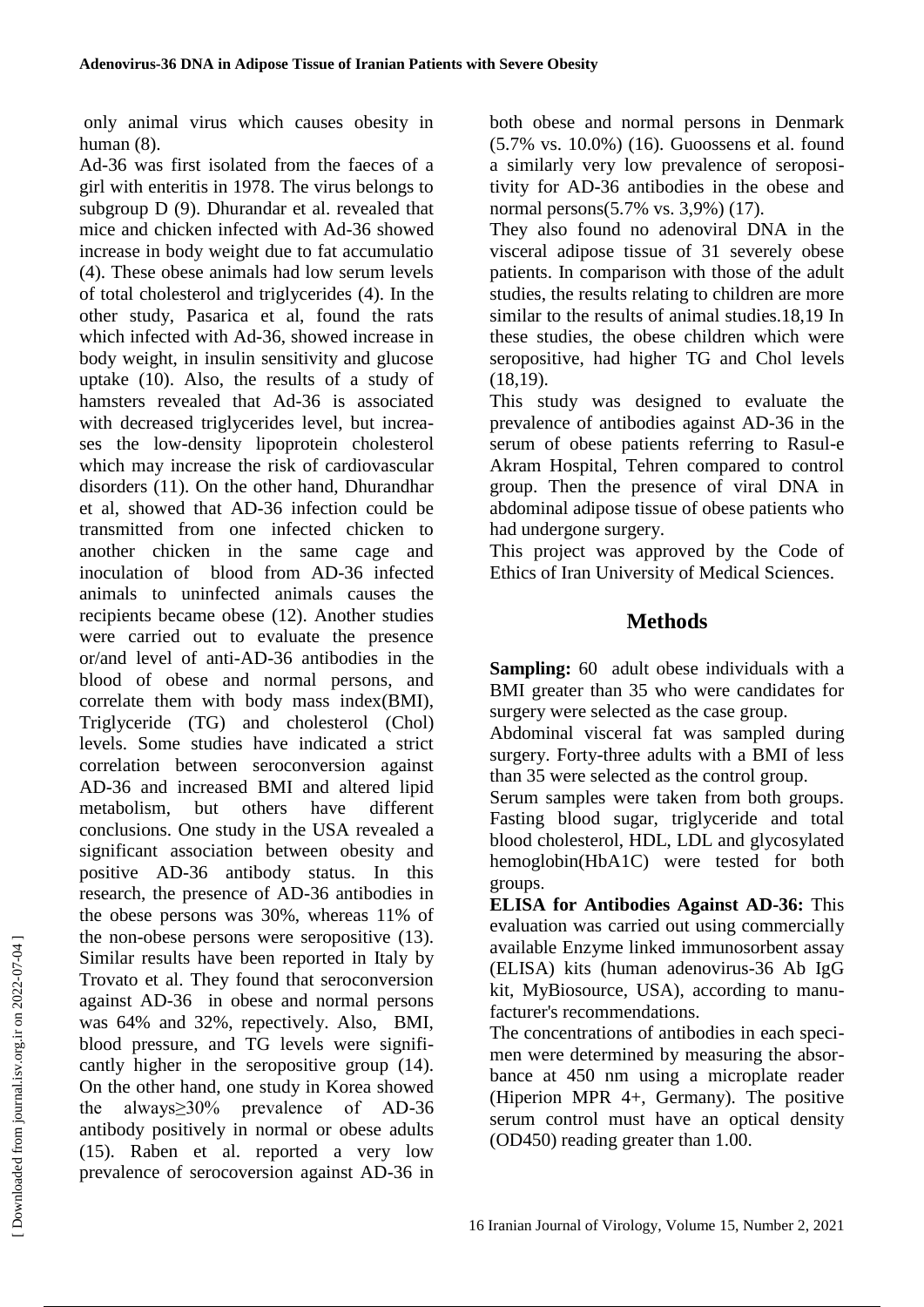| <b>Table 1.</b> Comparison of biochemical parameters in the two groups of AD-36 seropositive and |                     |                     |              |
|--------------------------------------------------------------------------------------------------|---------------------|---------------------|--------------|
| seronegative participants                                                                        |                     |                     |              |
| <b>Parameter</b>                                                                                 | <b>Seronegative</b> | <b>Seropositive</b> | p-value      |
| Age                                                                                              | 41 (13%)            | 40(8%)              | 0.5          |
| Sex                                                                                              | Female, 56 (74%)    | Female, 18 (67%)    | 0.6          |
|                                                                                                  | Male, 20 (26%)      | Male, 9 (33%)       |              |
| <b>FBS</b>                                                                                       | 96                  | 108                 | 0.12         |
| HbA1C                                                                                            | 5.40                | 5.90                | 0.05         |
| <b>TG</b>                                                                                        | 87                  | 115                 | $\leq 0.001$ |
| Chol                                                                                             | 164                 | 178                 | 0.13         |
| <b>HDL</b>                                                                                       | 54                  | 41                  | $\leq 0.001$ |
| <b>LDL</b>                                                                                       | 111                 | 120                 | 0.3          |

The Cut off value was equal to average negative control value  $+$  0.15. Therefore, an OD450 equal or greater than this value was scored as positive.

**DNA Extraction:** DNA extraction was performed by Viral Nucleic Acid Extraction Kit (Yekta Tajhiz Azma, Iran).

The concentration of the extracted DNA was determined using NanoDrop-1000 (Thermo Scientific, USA).

**Human adenovirus detection by PCR:** PCR was used to amplify a 243 bp region of the hexon gene. The forward and reverse primers were 5'-GCTTCGGAGTACCTGAGYCC-3' and 5'-GGCCATRTCCAGCACTCKGT-3' repectively. PCR was performed in a thermal cycler machine. The total volume of the reaction mix was 20 μL, and it contained the following components: 10μL of master mix (Yekta Tajhiz Azma, Iran), 0.5 μL of each primer, 3μL of template, and 6 μL of doubledistilled water (ddH2O). Thermal PCR cycles were as follows: The initial denaturation step was carried out at 95°C for 5 minutes, followed by 35 cycles of 95°C (30 seconds), 60°C (30 seconds), and 72<sup>o</sup>C (30 seconds), and an extension of 72°C for 5 minutes. PCR products were separated on a 1.5% agarose gel stained with safe stain and visualized under UV light.

Sequencing and phylogenetic tree: The PCR products were sequenced directly by Sanger sequencing. The obtained sequences were aligned with the HAdV reference sequence by the CLC Main Workbench 5.5 software (CLC bio, Boston, MA, USA). The phylogenetic analysis was performed using MEGA version 10.

The phylogenetic tree was constructed using the Tamura three-parameter model with a bootstrap test of 100 replicates .

**Statistical Analysis:** Statistical analysis was performed using SPSS version 22 software (SPSS Inc., Chicago, IL). The Chi-squared test was used to assess the statistical differences between groups. A P-value of less than 0.05 was considered statistically significant.

## **Results**

**Demographic characteristics:** Out of 103 participants included in the study, 74 (72%) were females and 29 (28%) were males with mean age of 41 years . The mean age in case and control groups was 36 and 48, respectively, and the results of the independent sample t-test showed that this difference was statistically significant (p-value< 0.001).

According to Chi-square test results, these two groups were not statistically significant different in terms of sex distribution (p-value  $=$  $(0.5)$ .

**Analysis of IgG against adenovirus-36:** Among 103 participants, 27 (49%) were positive for anti-AD-36 IgG. Positivity percentages of IgG detection in case and control groups were 33% and 15%, respec-tively (pvalue  $= 0.069$ ). The results showed the AD-36 antibody-positive partici-pants had significantly higher serum TG levels.

Also, they had a significant shift from highdensity lipoprotein to low- density lipoprotein choles-terol. Table 1 shows a comparison of bioche-mical parameters in the two groups of seropositive and seronegative participants.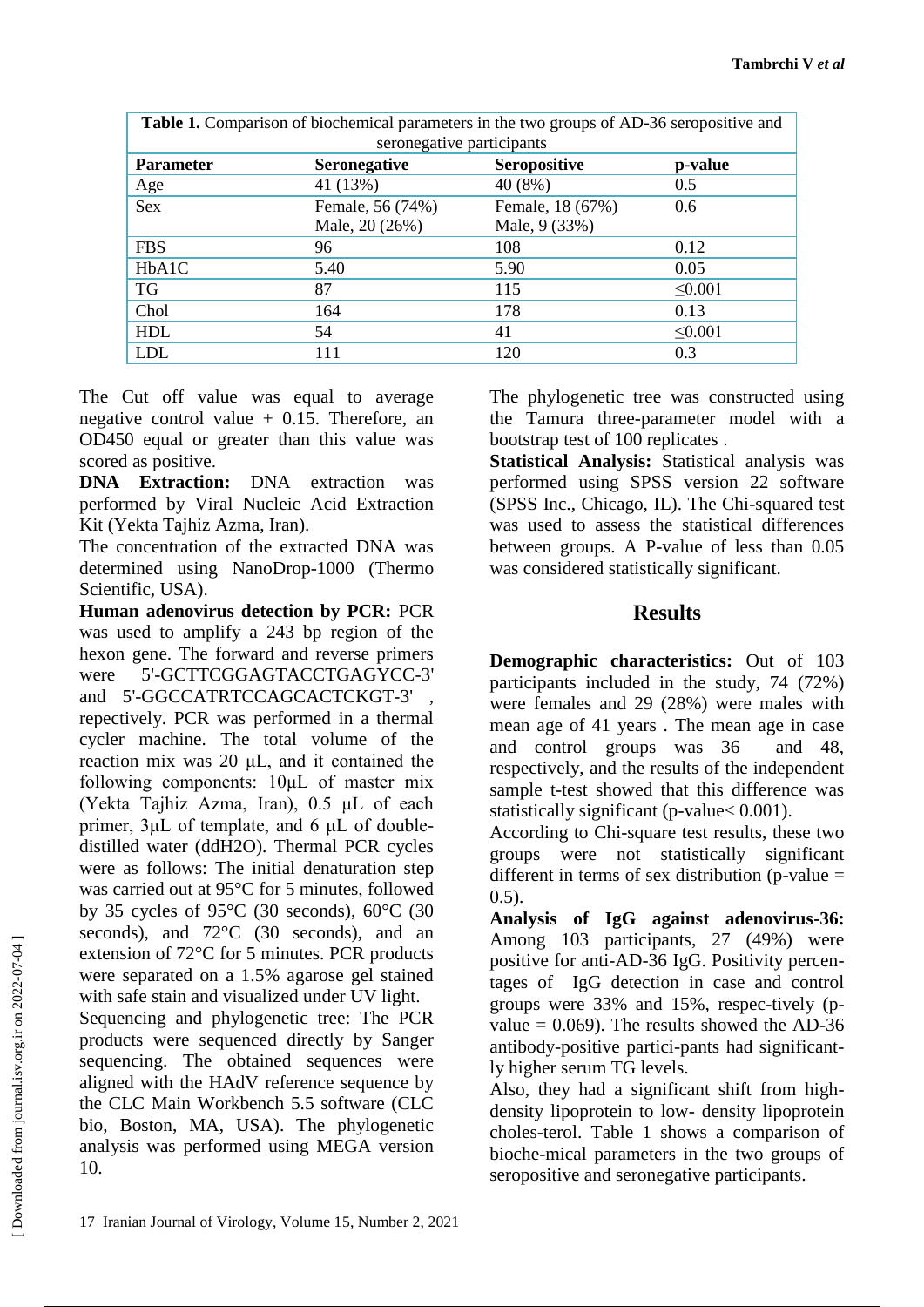

**Fig. 1.** The phylogenetic tree of 4 isolated adenoviruses. This analysis that the adenoviruses found in the specimens were adenovirus-36 and are belonged to subgroup D.

**Adenovirus DNA detection in adipose tissue specimens:** For the detection of adenovirus in adipose tissue specimens, PCR assay was used. The results showed that adipose tissue in 4 of the 60 samples in the case group contained the adenovirus genome.

**Analysis of the sequence alignment:** Positive samples obtained from PCR test were examined to determine the type of adenovirus. After sequencing, the samples were analyzed using CLC work bench software and sequence trimming. The type of each positive case was determined using BLAST tool in NCBI database and alignment with different types of adenovirus. The results of this study showed that the adenoviruses found in the specimens were adenovirus-36. Sequences obtained using MEGA software version 10 along with sequences related to some isolates of other studies that represented different types of virus were aligned with the CLUSTAL W method. Items aligned using the Neighbor joining method with bootstrap 1000 were used to

design the phylogenetic tree. The phylogenetic tree is shown in the Fig.1.

#### **Discussion**

Obesity is an important medical problem and one of the underlying factors of other diseases (20). Obesity is caused by various factors and viruses are one of the various factors that are involved in the mechanism of obesity (21). Various viruses in humans and animals are associated with obesity. For example, Canine distemper virus, Rous-associated virus and Borna diseae virus cause obesity in animals, but the most important obesity-related viruses are from the adenovirus family. Human adenoviruses type 5 and type 37 are associated with obesity in animals. A type of avian adenovirus called SMAM-1 is associated with obesity in humans, and most importantly, human adenovirus type 36, which is the only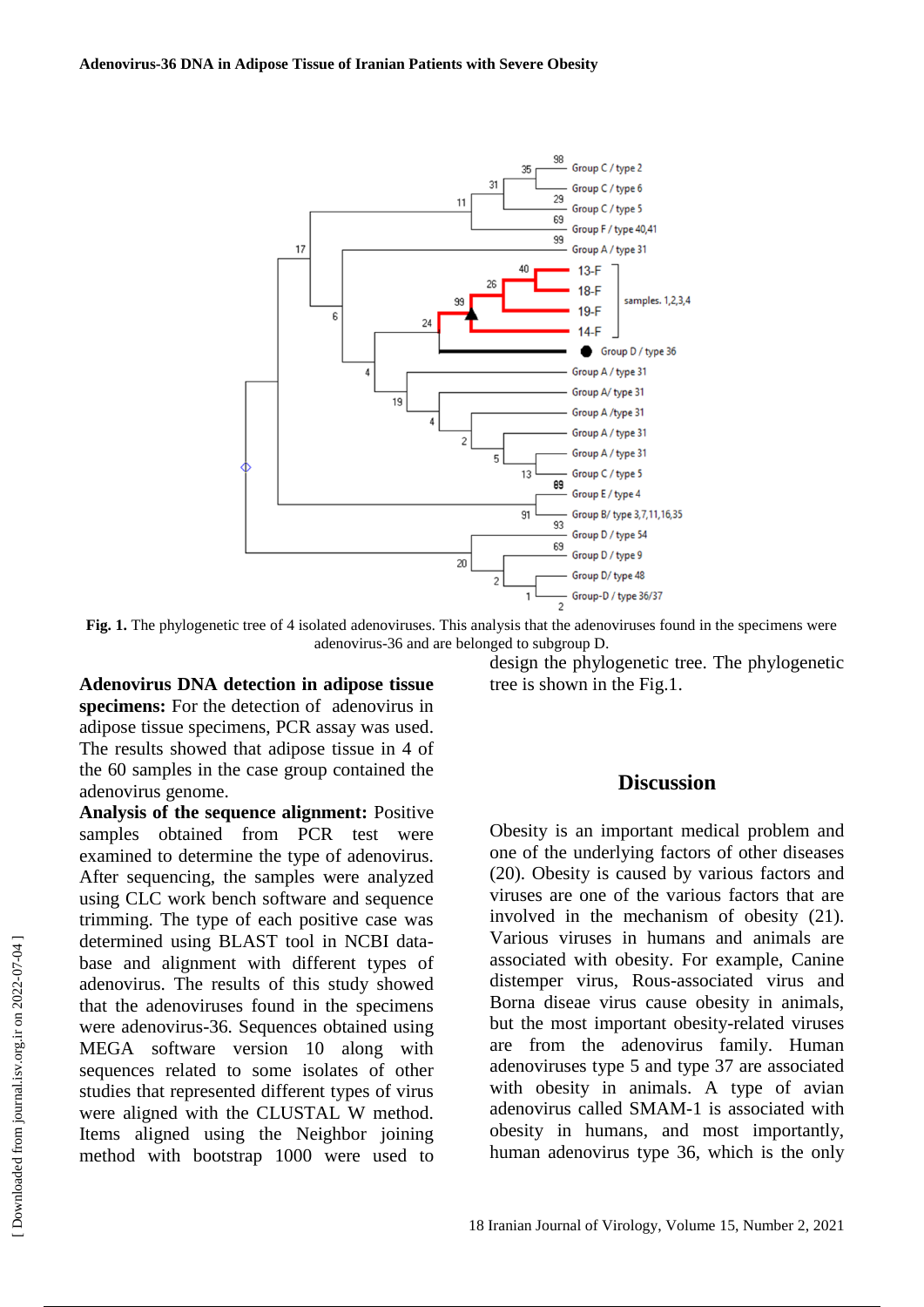human virus associated with obesity in humans (22-24).

Various mechanisms have been identified for viruses to cause obesity. In Canine distemper virus, for example, damage to the hypothalamus causes obesity and increases serum triglycerides and cholesterol (25). In Rousassociated virus type 7, chickens also become obese due to damage to the central nervous system  $(26)$ .

Adenovirus 36 increases lipogenic enzymes in adipose tissue. This mechanism is influenced by the E4ORF1 gene of the virus. Thus, triglyceride storage and differentiation of progenitor cells into new fat cells increases (27,28). Adenoviruses 36 and 37 inhibit leptin expression in infected cells, causing fat to accumulate in adipocytes. Adenovirus 36 also increases appetite by lowering epinephrine level (29). Adenovirus 36 also affects the endocrine system and causes obesity by affecting corticosterone secretion (30). The virus increases inflammation in adipose tissue by increasing MCP-1, IL-6, TNF- $\alpha$  and NF $\kappa$ B, causing permanent obesity in the body (31,32). The prevalence of antibodies against this virus has been studied in different countries. Also, the relationship between the presence of antibodies and obesity has been investigated and changes in lipid profile in the serum of individuals have been studied. In many studies, the increased prevalence of virus antibodies is associated with the obesity in individuals, but its effect on serum lipids varies in different studies. In adults, the presence of antibodies is usually associated with an increase in body mass index, and serum triglycerides and cholesterol are reduced. Also, in some studies, the presence of antibodies is not related to obesity, but changes in serum lipids may occur. In children, the presence of antibodies is associated with an increase in body mass index, and serum triglycerides and cholesterol are increased (33).

The present study was performed on case and control groups. Both groups contain adult and obese subjects. In the case group of 60 people, the body mass index was higher than 35 and they underwent surgery due to severe obesity. Abdominal visceral fat was obtained from this

group during surgery. Adenovirus genome was detected in 4 patients by PCR method. After sequencing and drawing of phylogenetic tree, it was determined that all 4 samples are adenoviruses of D group and possibly AD-36.

Few studies have been performed on adipose tissue in obese individuals.

In 2010, Salehian et al. examined the presence of AD-36 DNA in adipose tissue samples from obese individuals in the United States. Out of 12 samples in this study, 5 samples had a positive result by PCR (34).

In 2012, Atkinson Rl et al. Examined the prevalence of adenotype 36 in obese individuals in the Netherlands. In this study, out of 31 adipose tissue samples, 25 samples contained virus DNA (30).

In the present study, an ELISA test was performed to detect antibodies against adenovirus 36 in case (60) and control (43) groups. Among 103 participants, 27 (49%) were positive for anti-AD-36 IgG. Positivity percentages of IgG detection in case and control groups were 33% and 15%, respecti-vely.

The AD-36 antibody-positive participants had significantly higher serum TG levels. Also, they had a significant shift from high-density lipoprotein to low- density lipoprotein cholesterol.

Ponterio and colleagues examined the association of adenotype 36 with weight gain in Italy in 2015. In this study, the prevalence of antibodies in obese and non-obese individuals was determined in 502 samples using the ELISA technique. The results of this study showed that antibodies against type 36 were found in 30% of obese and 11% of non-obese people (8,30).

Shohreh Ehsandar and her colleagues studied the prevalence of human adenovirus type 36 in Tehran in 2014 and its relationship with obesity and lipid factors. Despite the high prevalence of adenovirus type 36, there was no significant relationship between presence of antibody and body mass index, but the presence of the antibody was associated with lipid disorders (35).

In 2016, Fatemeh Shirani et al. in Ahvaz studied the correlation between prevalence of adenovirus type 36 antibodies and obesity. The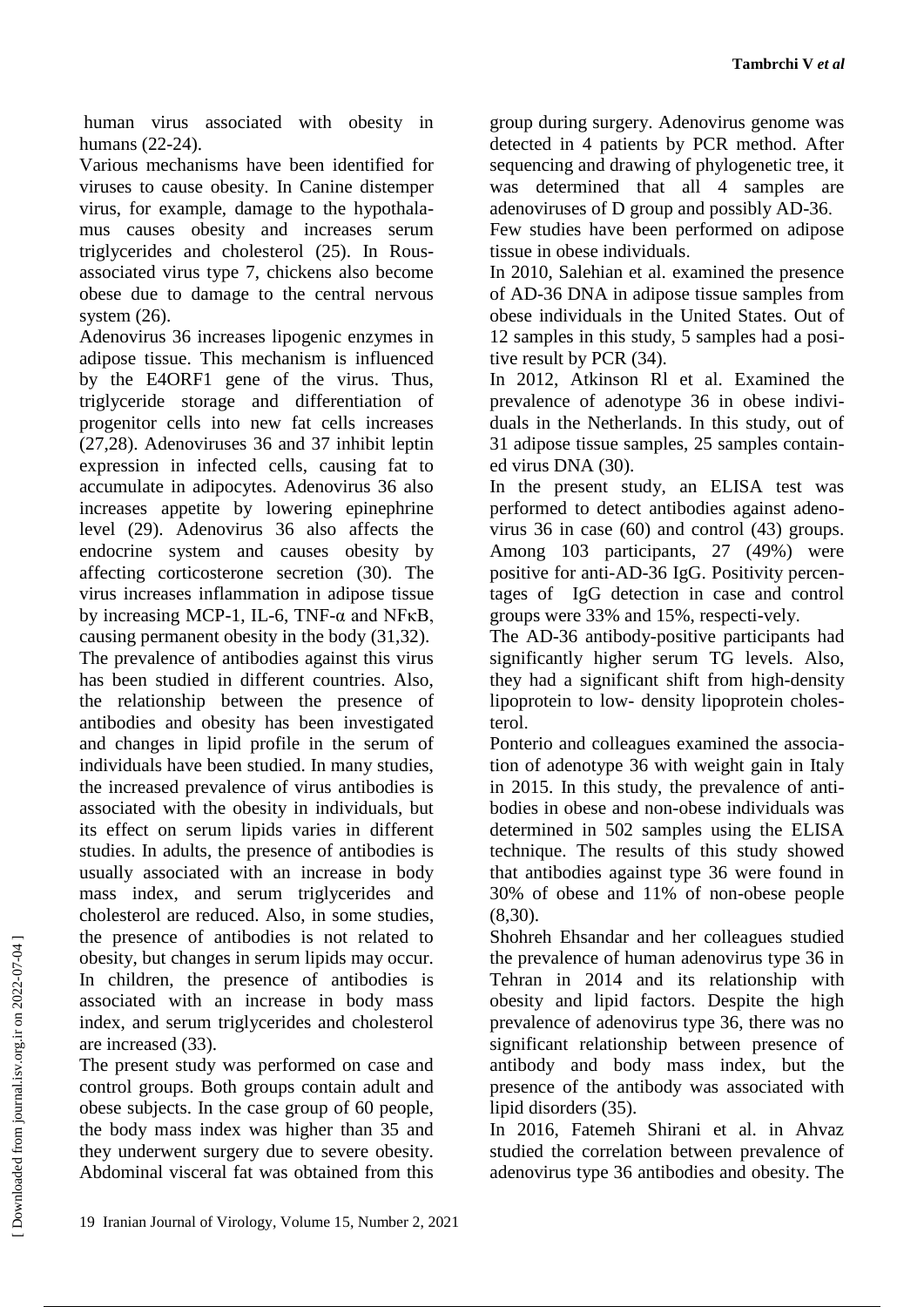study was performed on 70 samples. The antibody level of obese persons was higher than those of non obese persons (30% vs 11%) but serum total cholesterol and triglycerides levels are significantly lower (36).

Atkinson and colleagues in the United States in 2005 examined adenovirus 36 for its prevalence of antibodies in obese and non-obese individuals, of whom 348 were 294 over 18 years old and 54 were under 18 years old. In children and adolescents, the association between adeno 36 and obesity was significant. Serum levels of triglycerides and total cholesterol in obese individuals with type 36 antibodies were lower than those of negative antibodies (13).

In the present study, the prevalence of antibodies in the case group was higher than the control group, although the difference was not significant and could be due to the fact that the control group is also obese, but their body mass index is lower. On the other hand, the result of this study on lipid parameters is inconsistent with previous studies because in this case group, serum triglyceride decreases but LDL level increases, which is associated with a higher risk of heart diseases. In the case group of severely obese individuals, the effect of adenovirus on adipose tissue may be to produce new fat cells in the tissues, which in turn reduces serum triglycerides, but increased LDL level in these people increases heart diseases. Also, the differences observed in different studies can be due to geographical and genetic differences.

Studies have shown that adenoviruses 36 and 37 in animals increase cellular uptake of glucose in adipose and muscle tissue and reduce glucose accumulation in liver tissue and insulin resistance (36). Therefore, they could be a new target for the treatment of insulinresistant diabetes, especially adenovirus 37, which decreases glucose in mice but does not contribute to obesity in mice.

These adenoviruses could be used to explain the pathophysiology of some obesity cases and be a new model for treating obesity-related diabetes.

#### **Conclusion**

Adenovirus 36 is detected in the adipose tissue of severely obese individuals and the presence of its antibody in the serum affects the lipid profile.

### **Acknowledgment**

None.

### **Conflict of interest**

No conflict of interest is declared.

#### **Funding**

This study was supported by a grant from the Iran University of Medical Sciences, Tehran, Iran.

#### **References**

1. Tambo A, Roshan MHK, Pace NP. The Microbial Hypothesis: Contribution of Adenoviruses Infection and Metabolic Endotoxaemia to the Pathogenesis of Obesity. Int J Chronic Dis. 2016;1-11.

2. Fontaine KR, Reddin DT, Wang C, Westfall AO, Allison DB. Years of life lost due to obesity. JAMA. 2003;289:187-93

3. McAllister EJ. Dhurandhar NY, Keith SW, Aronne IJ, Barger J, Baskin M, et al. Ten putative contribution to the obesity epidemic. Crit Rev Food Sci Nutr 2009; 49:868-913.

4. Dhuranhar NV, Israel BA, Kolesar JM, Mayhew GF, Cook ME, Atkinson RL. Increased adiposity in animals due to a human virus. Int J Obes Relat Metab Disord. 2000;24:989-96.

5. Dhuranhar NV. A framework for identification of infections that contribute to human obesity. Lancet Infect Dis. 2011;11:963-969.

6. Montes-Galindo DA, Espiritu-Mojarro AC, Moy-Lopez NA, Soriano-Hernandez AD, et al. Adenovirus 5 produces obesity and adverse metabolic, ,orphological, and functional changes in the long term in animals fed a balanced diet or a high-fat diet: a study on hamsters. Arch Virol. 2019;164:775-786.

7. Vangipuram SD, Sheele J, Atkinson RL, Holland TC, and Dhurandhar NV: A human adenovirus enhances preadipocytes differentiation. Obes Res. 2004;12:770- 777.

8. Zhou B. Disease Management for Adenovirus 36- Induced Obesity. JEMI-PEARLS. 2017;2:40-46.

9. Wigand R, Gelderblom H, Wadell G. New human adenovirus (candidate adenovirus 36), a novel member of subgroup D. Arch Virol. 1980;64:225-33.